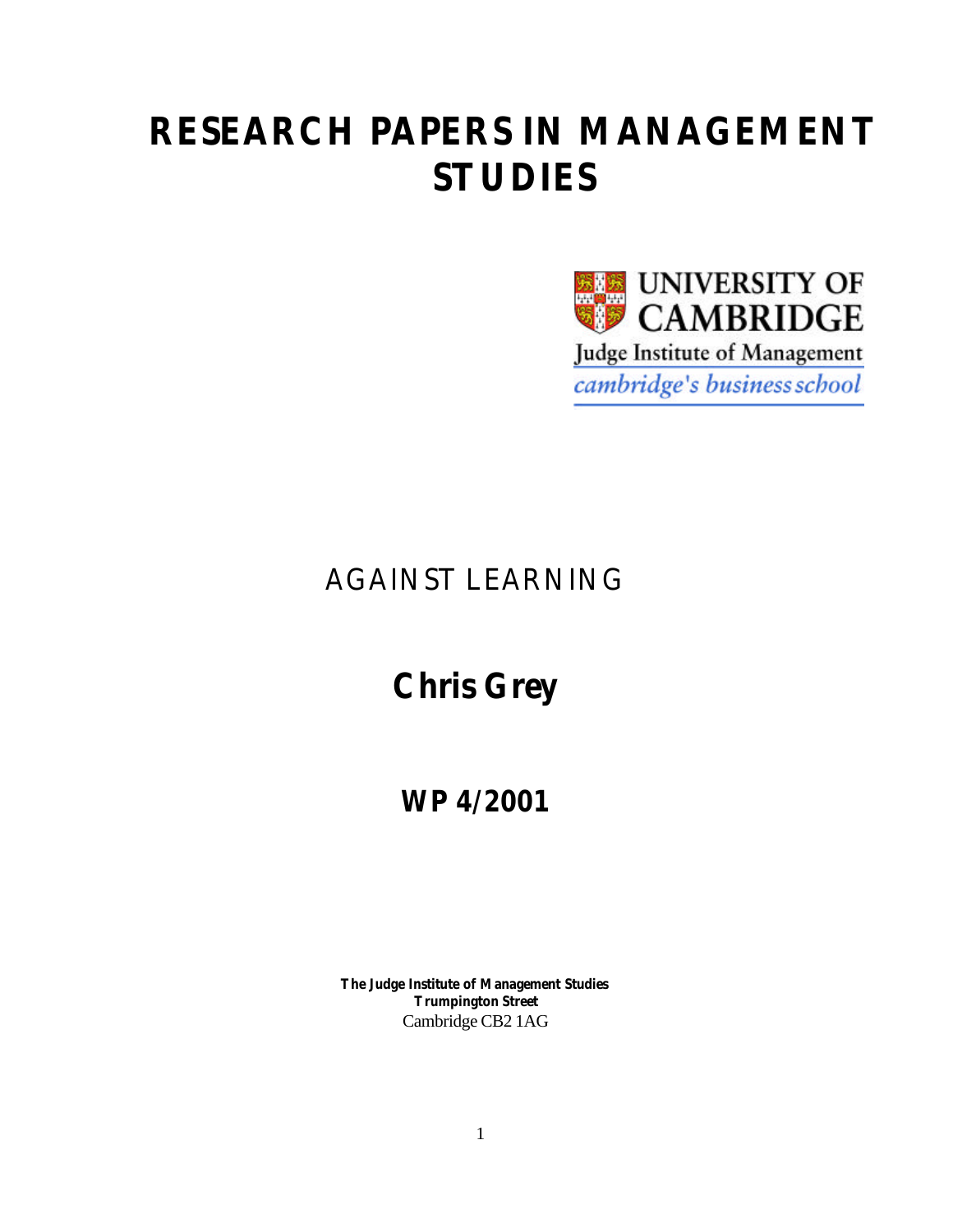### AGAINST LEARNING

#### **Abstract**

Learning has been one of the most fashionable terms in managerial and political thinking in recent years. In the literature on organizational learning, the two terms are treated as antithetical but, in questioning that, it is argued that organizational learning is better understood as being bound up with post-bureaucratic conceptions of the organization and this leads to seeing how learning is associated with a political understanding of both organizations and society. In this wider context we can see learning discourse as enmeshed within a largely covert agenda, especially in education policy, which individualises and instrumentalises learning. It is a critique of this agenda which forms the case 'against learning'.

#### **Introduction**

Learning became stylish in the 1990s. In the field of work organizations, concepts of 'organizational learning' (Schon, 1983) and the 'learning organization' (Senge, 1990) have become increasingly prevalent (Easterby-Smith, 1997: 1085) and, arguably, influential. Of course, the managerial and organizational literature is well-known for its faddism (Abrahamson, 1996; Kieser, 1997), and one might choose to regard learning as just one more example. However, something more significant seems to be occurring. For learning is not just a hot topic in management. It has also come to the fore in a range of contexts, with new Labour politicians (and others) speaking breathlessly of the goal of a 'learning society' and the achievement of 'lifelong learning'.

So, rather than treat it as a management fad, it seems more adequate to regard organizational learning as a term within an ensemble that we might call 'learning discourse'. Certainly, within that discourse, organizational learning is not just 'another' term, however. Rather, it operates as a relay connecting, rather obviously, learning in some way to organization. But we won't get very far in analyzing organizational learning as if it were readily delineated from other instances of the invocation of learning.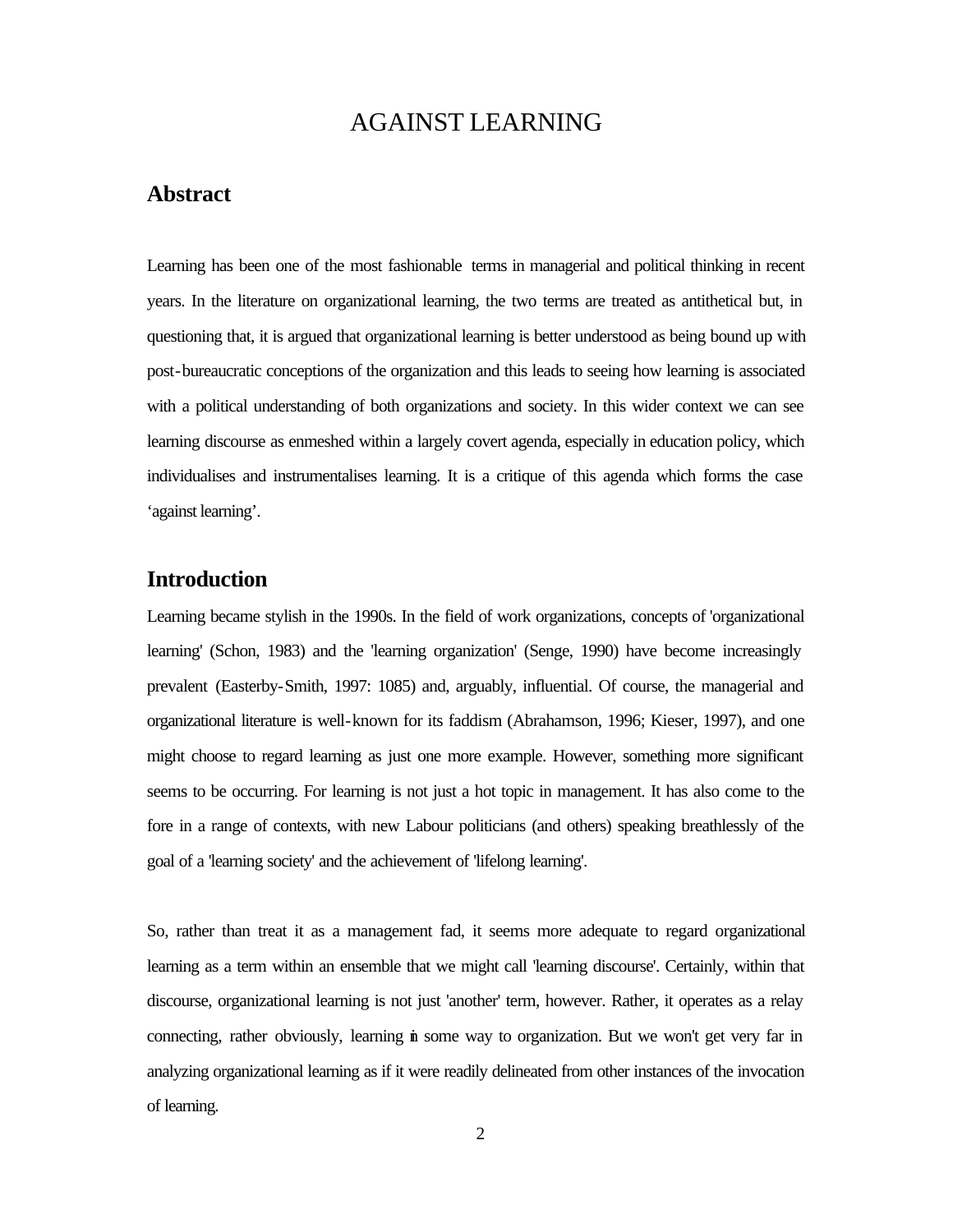One might think that the fact that learning discourse is fashionable constitutes, in and of itself, an excellent reason to criticize it. Of course, in so doing, one would be not merely confirming and sustaining its modishness but also reproducing a familiar pattern in the life cycle of any fashionable artefact. Still, insofar as one might be contributing, in some slight way, to the demise of the fashion it would have its temptations. In fact at least as regards organizational learning, with a few exceptions (Coopey, 1995; Brown, 1996; Fielding, 1997), there has been very limited critical discussion thus far.

However, although I want to contribute to this discussion, I also want to do so in a way which makes connections between organizational learning and wider considerations of learning discourse. For what is most striking is how this discourse seems to have become constituted as truth: it is unproblematically assumed that learning, like vitamins and stopping smoking, is *a good thing*. And because learning discourse is implicated in a wide range of political and social arenas this means that its power effects are of some significance. It seems as if 'learning' has the capacity to shortcircuit contention and debate in favour of a formulaic commonsense. It is this, rather than managerial faddism, that I wish, rather tentatively, to explore in this work-in-progress paper.

It is within the context of the truth effects of learning discourse that the title of my paper seems - to me at least - rather strange. Is it possible to be *against* learning? Isn't it rather odd, perhaps even offensive, that someone who is in some sense a professional educator should argue against learning? But that depends on what, precisely, we mean by learning.<sup>1</sup>.

#### **Organizational Learning and Organizations**

Let me say first of all that I have no great interest in the debate over the term organizational learning versus learning organization, which is entirely tedious<sup>2</sup>. Of a little more interest is that at least part of that debate concerns issues of who or what is supposed to learn. In many influential formulations, organizational learning means the learning undertaken or achieved by individuals within organizations (Argyris, 1992; Simon, 1991). I'll have something to say about this later, but at least this version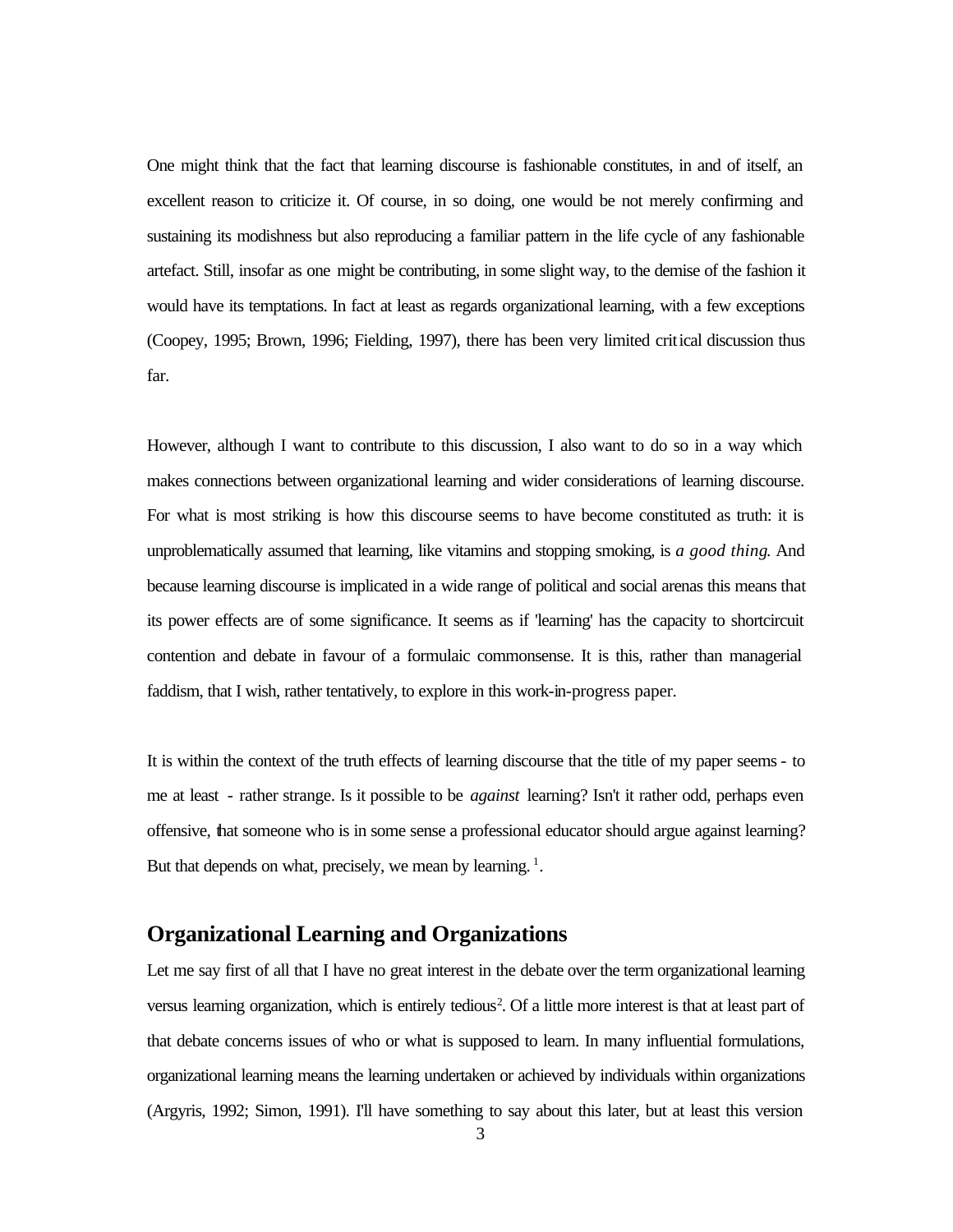avoids the very obvious problem of reification which must inevitably attach to formulations in which the organization is conceptualised as learning (Levitt and March, 1988). This problem is not resolved by displacing learning from the organization to organizational culture (Elmes and Kasouf, 1995; Weick and Westle y, 1996) since this serves similarly to displace the reification.

Even as a metaphor the ascription of agency to an organization has little to commend it. If, as I will sketch shortly, organizational learning is primarily characterised by attempts to codify and commodify tacit knowledge, then the ascription of agentic learning to the organization serves only to express and solidify this 'expropriation' since it conceals the power relations within organizations through which tacit knowledge is rendered explicit by implying that since it was the organization which learned it is to the organization that the benefits of learning belong.

This connection of the organization and learning is not one which is initially apparent from the organizational learning literature. In what might be called the 'strong organizational learning claim', many proponents and analysts configure it in opposition to conventional understandings of organizations. Thus:

"Organization and learning are essentially antithetical ... to learn is to disorganize and increase variety. To organize is to forget and to reduce variety." (Weick and Westley, 1996: 440)

Yet, plainly, this very much depends upon how learning and organization are conceptualized. On the latter issue, it might be argued that the reduction of variety associated with rationalization is not a way of forgetting but of remembering certain ways of working and codifying them into organizational routines. More importantly, for present purposes, is the notion of learning as being somehow beyond or against organization. It seems to me, on the contrary, that many forms of learning are precisely about organization and the reduction of variety.

Proponents may object that organizational learning is well aware of the different kinds of learning which can occur. Perhaps the most influential formulation is that which distinguishes between single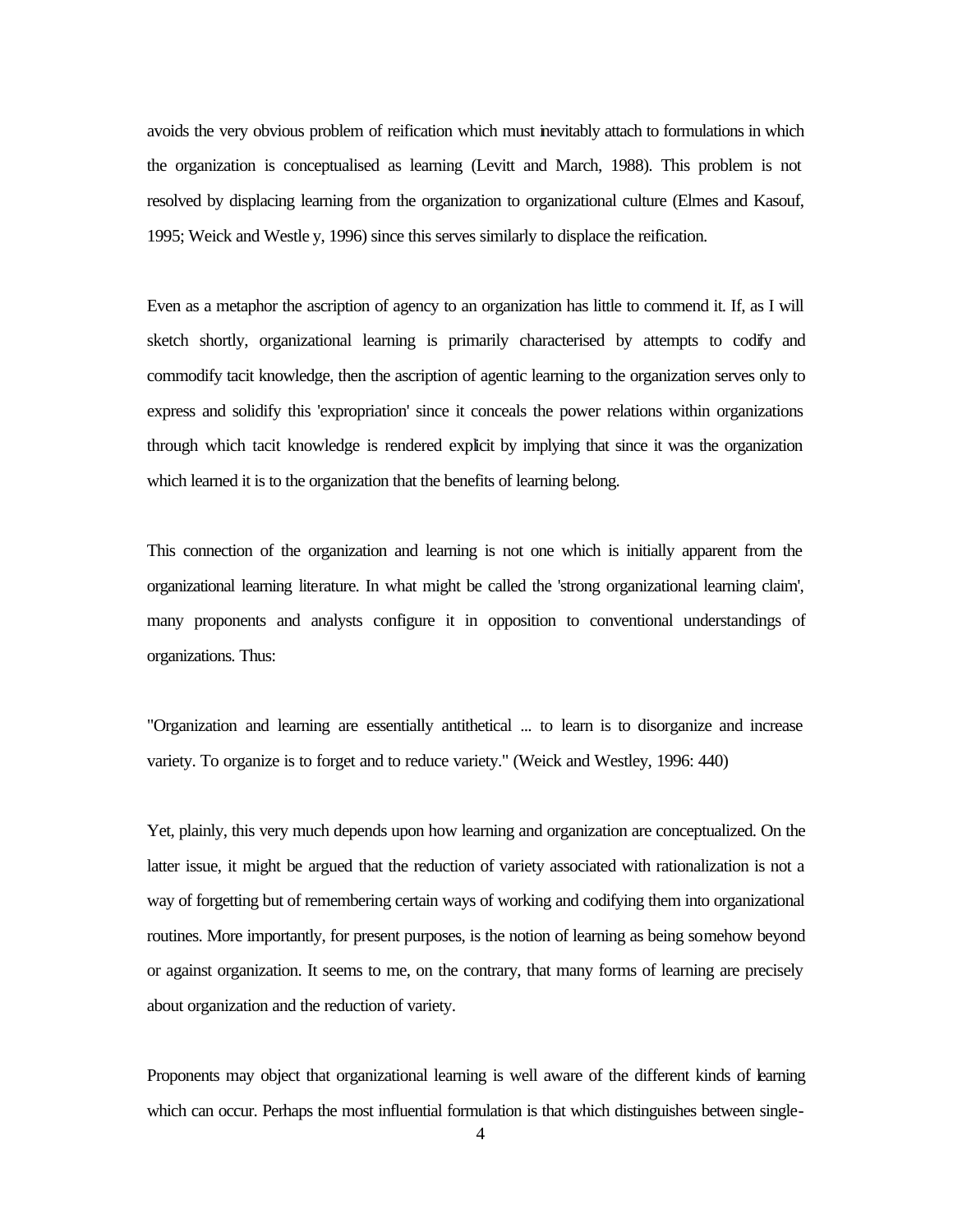and double-loop learning (Argyris, 1992: 8-9). Single-loop learning is conceptualised as the situation where individuals perform 'actions' which have 'consequences'. There is a 'match' or 'mismatch' between the two and on that basis actions are continued or altered. Double -loop learning occurs when the individual's alteration of actions occurs on the basis of an examination of 'governing variables' which are:

"the preferred states that individuals strive to 'satisfice' when they are acting ... they are the variables that can be inferred by observing the actions of individuals acting as agents for the organization, to drive and guide their actions." (Argyris, 1992: 9)

Needless to say, all of the key terms here are rather suspect, and it must be, to say the least, questionable, whether this formulation, with its implicit rationalism, matches the way that any kind of learning really occurs. But the general idea is that double -loop learning is the more creative, critical, innovative kind whereas single-loop learning is the plodding, repetitious kind. Thus:

"Single-loop learning is appropriate for the routine, repetitive issue - it helps get the everyday job done. Double-loop learning is more relevant for the complex, non-programmable issues - it assures that there will be another day in the future of the organization." (Argyris, 1992: 9)

Despite some noises to the contrary, it is plain that single and double loop learning are hierarchically paired, with the former deferring to the latter. And no doubt, like any such pairing, it could be deconstructed and inverted. But organizational learning proponents can use this and similar distinctions to argue that the kind of learning which is antithetical to organization is the double -loop kind: it is this which disorganizes and increases variety.

But does it? What is crystal clear from Argyris' formulation is that even double-loop learning is to be understood in terms of the 'individual as an agent for the organization', and to 'assure the future of the organization'. So learning - even the super double-looped kind - turns out to be relentlessly *performative*. That is to say it is directed towards the achievement of particular outcomes, and not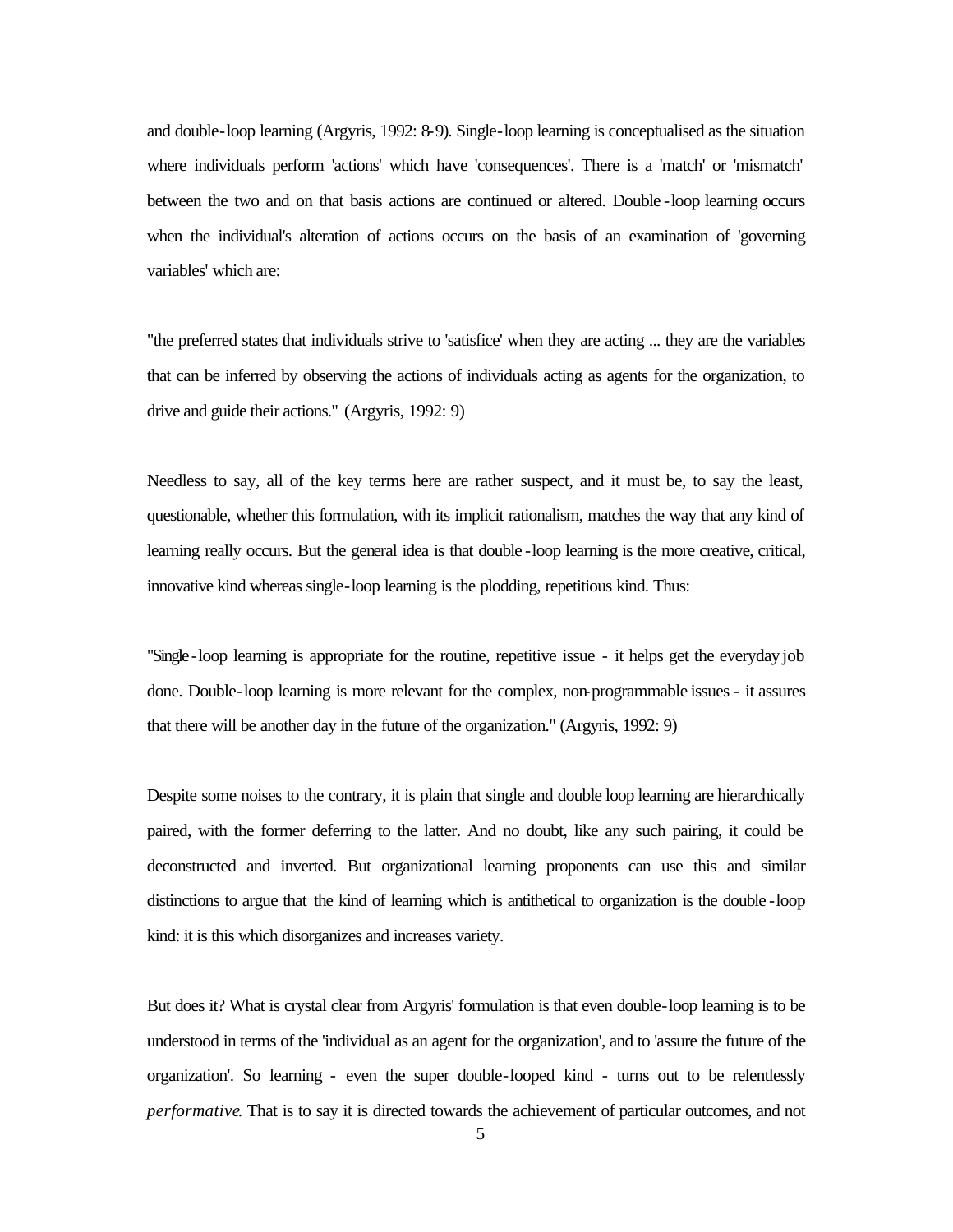just any outcomes, but those imputed to the organization and concerned with the survival and prospering of the organization. This must therefore imply that some of the 'governing variables', such as those which guide the individual to serve rather than subvert the organization, remain unexamined. Thus double-loop learning does not disorganize and increase variety except within strictly defined parameters, parameters defined by 'the organization' and therefore learning, even in this sense, and organization are not antithetical<sup>3</sup>.

I will return to this argument, because it has significant implications for claims about the emancipatory nature of organizational learning. But let's suppose that it is conceded. I think what might then emerge would be the claim that learning and organization are not antithetical as such, but rather that learning (that is, the double-loop kind) is antithetical to particular, traditional kinds of organization. In short, organizational learning is to be conceived of as a version of anti-bureaucratic organization. Single-loop learning is bureaucratic learning, having to do with repetition and mundanity. Doubleloop learning is 'post-bureaucratic' being less structured, less hierarchy-driven, more pro-active, more innovative.

This, of course, is a much weaker claim to make, and if this is taken to be the organizational learning position then some important consequences flow from it. First, it means that it is appropriate to make use of many of the familiar devices and concepts of organizational analysis to discuss organizational learning. This would not of course be possible if organizational learning were established as subverting organization *per se*. Second, it means that organizational learning should be considered alongside, or as related to, a whole array of 'post-bureaucratic' (Heckscher, 1994) approaches and techniques - excellence, teamworking, reengineering and so on. Similarly, organizational learning should be read as part of the sustained assault on bureaucracy which typifies recent managerial discourse (du Gay, 1994).

This is certainly explicit in much, if not most, of the organizational learning literature. Perhaps most famously, Peter Senge positions learning organizations in distinction to "bureaucratic organizations where the wonder and joy of living have no place" (Kofman and Senge, 1993: 22). It is a moot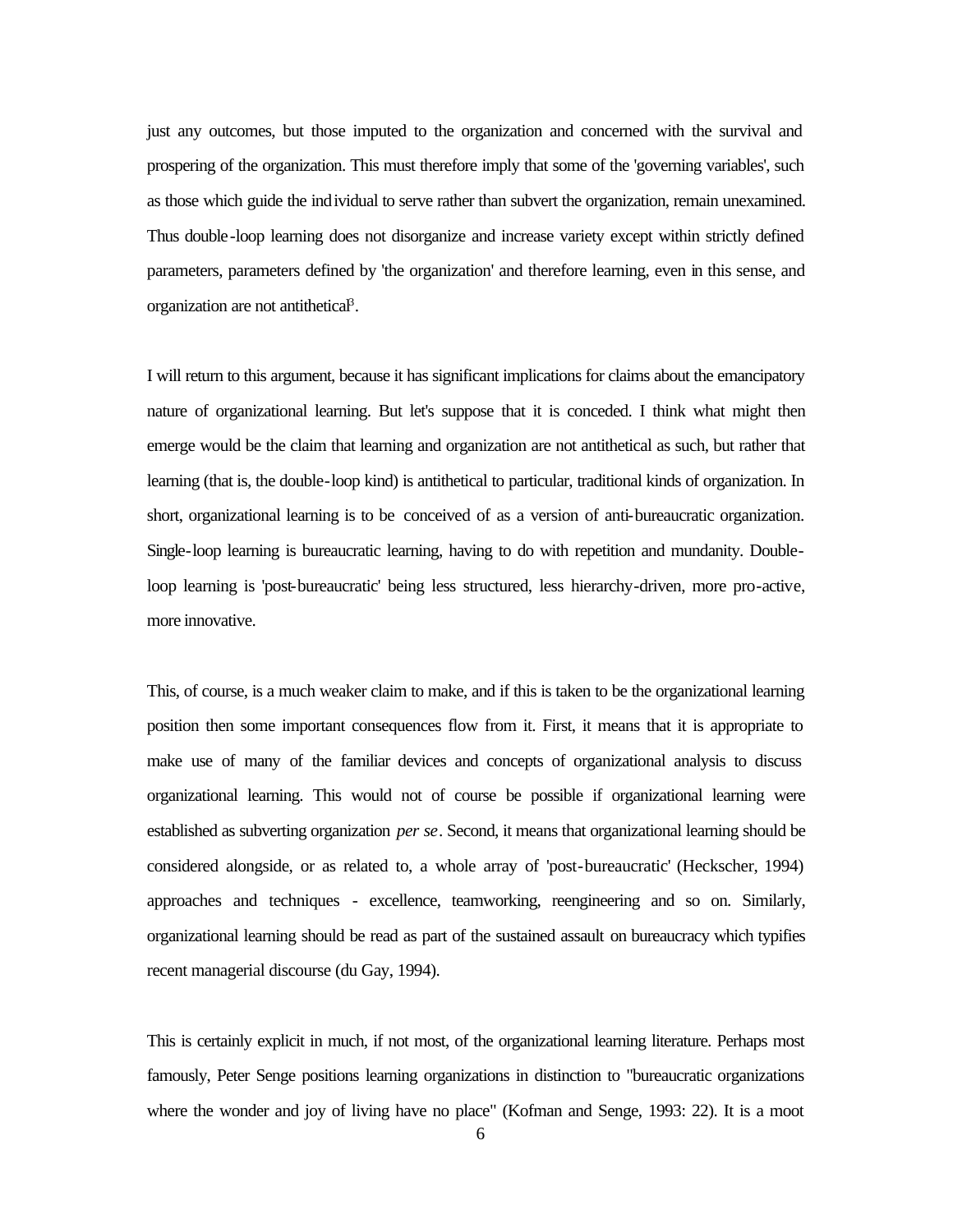point, of course, whether bureaucracies are quite as heartless as this (and more critical analyses e.g. Ritzer, 1993) would suggest (see du Gay, 2000). Actually, bureaucracies do have some capacity to provide meaning and community, if not wonder and joy. Equally, it is not clear to me that learning organizations do or will have a place for wonder and joy - an interesting research project for someone.

Senge's work is certainly, as Fielding (1997) notes, animated by a deeply humanistic commitment in the sense that the learning organization is deemed to be one that is structured towards the realization of the human essence and in particular those 'higher order' attributes such as caring and creativity. It hardly seems necessary to rehearse the well-established critique of humanism (Althusser, 1971; Foucault, 1970), but it is worth pointing out that Senge is absolutely explicit in arguing for an essentialist conception of humanity: attributes and needs are assumed to be asocially and ahistorically given<sup>4</sup> . In this, Senge, and other organizational learning proponents, stand in a long line of organizational theorists, certainly from human relations theory onwards, who argue that creating the circumstances under which human needs are realised is both morally worthwhile and will also enhance organizational performance. A more critical line would be to see such humanistically informed management as being implicated in subtle and disingenuous forms of control strategy (Friedman, 1977; Roberts, 1984).

The capacity of organizational learning to yield, in principle, new forms of organizational control is a point developed in some detail by John Coopey (1995) in one of the few existing critical treatments of organizational learning. He argues that employees within learning organizations are likely to be socialized into self-responsibilized subject positions. In this, organizational learning may be seen to have much in common with other new or post-bureaucratic managerial techniques which have been extensively analysed, largely from a foucauldian perspective, in terms of their capacity to instigate regimes of self-surveillance and self-control (e.g. Sewell and Wilkinson, 1992 on JIT/TQM).

The key issue here is that of emancipation. Organizational learning, like other forms of the postbureaucracy thesis posits the new organizational forms it prescribes as emancipatory, especially by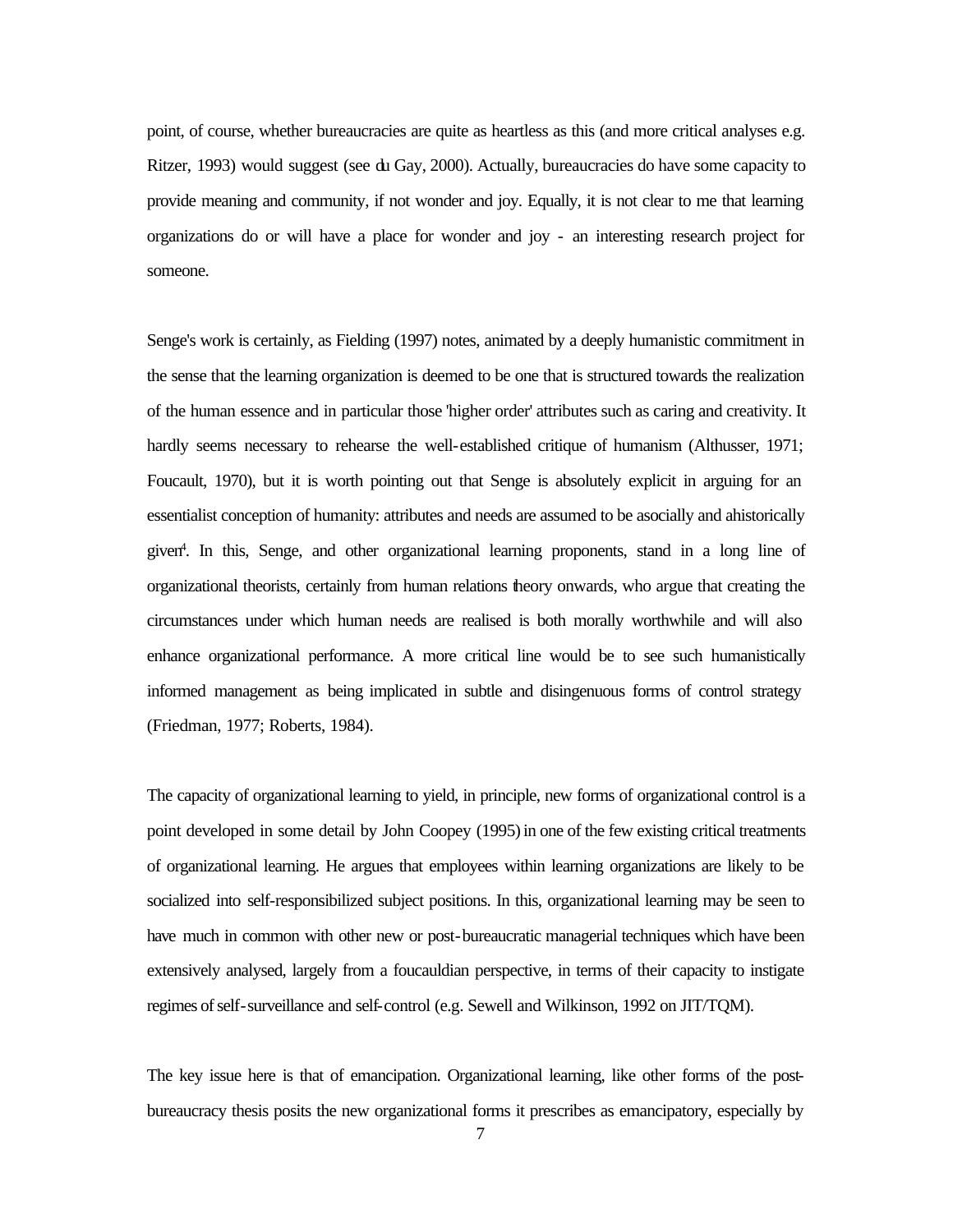contrast with bureaucracies (cf Willmott, 1993). This is because organizational learning is seen as eroding hierarchy and giving individuals the freedom to create and innovate. Yet, as Coopey, again, points out:

"Existing asymmetries of power are likely to be buttressed by the learning process, giving senior managers access to newly generated corporate knowledge and language ..." (Coopey, 1995: 209)

It is worth dwelling a little on this point, because it seems to me to be central to the case 'against learning', and to the problematization of even the 'weak organizational learning claim'. Here the influential work of Ikujiro Nonaka is particularly illustrative (Nonaka, 1991; Nonaka and Takeuchi, 1994). Nonaka posits an interaction between explicit and tacit knowledge as the basis for innovation. Much of what makes an organization work is tacit knowledge accumulated through experience. Somewhat paradoxically, Nonaka argues that this tacit knowledge cannot be formalized whilst, on the other hand, claiming that the successful knowledge creating company builds bridges between the tacit and the explicit such that the former becomes the latter, thereby enhancing innovation and adding to the knowledge-capital of the organization.

Nonaka may be right about this but on the face of it there is nothing very new here and certainly nothing post-bureaucratic. Even Argyris notes (using the loop-learning language) that:

"One might say that one of the features of organizations as a social technology is to decompose double -loop issues into single -loop issues because they are then more easily programmable and manageable." (Argyris, 1992: 9)

To put it differently, a desire to render explicit, and at least somewhat to codify, the tacit knowledge of employees seems to be the guiding thread of management theory from Taylor onwards. It was Taylor's desire to supplant the control which informal knowledge gave to workers that partly animated his project, just as later Human Relations Theory work sought access to the informal norms of work groups. So learning configured in this sense scarcely represents the antithesis of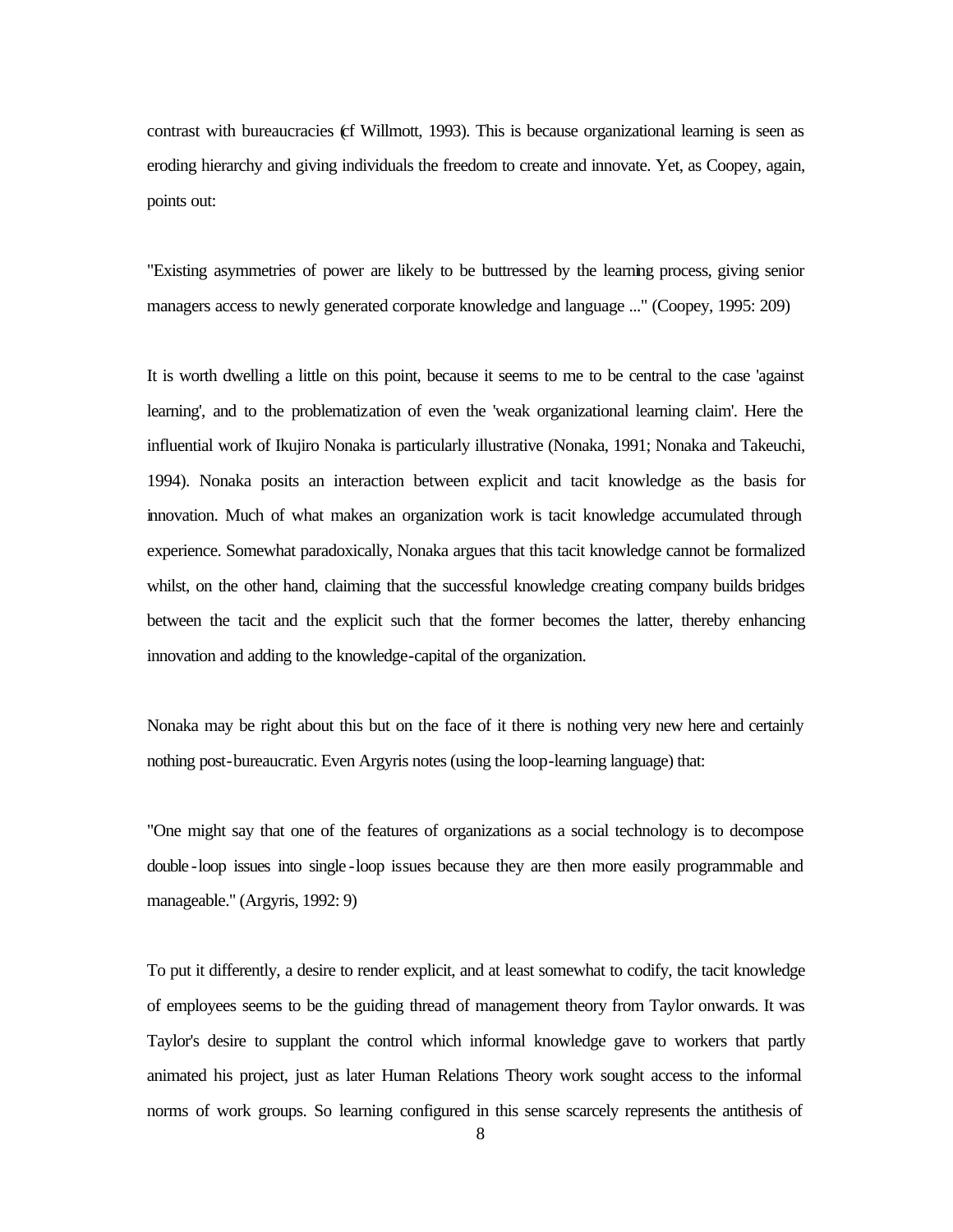organization rather, if it may be allowed, its essence. Moreover, such organizations by no means create knowledge so much as access it and seek to control it.

I'm not arguing that there is no difference between organizational learning and Taylorism. I think that it matters that different languages and understandings of organization are invoked because these do have the capacity to construct new social realities. But I do want to challenge the notion of a fundamental discontinuity between traditional and learning (or, generally, post-bureaucratic) organization. Why? Because it is that claim to discontinuity which gives licence to the wider social and political issues with which learning discourse is enmeshed.

#### **Learning and the Social**

I said earlier that organizational learning was a relay in learning discourse, connecting learning and organization. The significance of the relay, I think, is that it establishes an understanding of the social role of education as being linked to performance, in the sense of corporate and economic 'needs'. Of course, it is well-known that throughout the 1980s a utilitarian conception of education became fashionable, so that education became increasingly conceived of in terms of vocationalism. Education became seen more and more as training, industrialists advised on the set up of the national curriculum and, generally, an instrumental and credentialist understanding of education was encouraged.

Yet this narrowing of education, for all that it sometimes seemed overwhelming, never really exerted the hegemonic influence which New Right ideologues might have wished for. As their repeated attacks on the 'education establishment' and 'trendy teachers' makes clear there remained a strong attachment within the education system to notions of individual emancipation, social progressivism and 'disinterested' study.

The promulgation of learning discourse in the 1990s seems to me to operate as a response to these resistances through the invocation of a seemingly more benign language which superficially resonates with progressivism whilst maintaining an underlying commitment to functional or utilitarian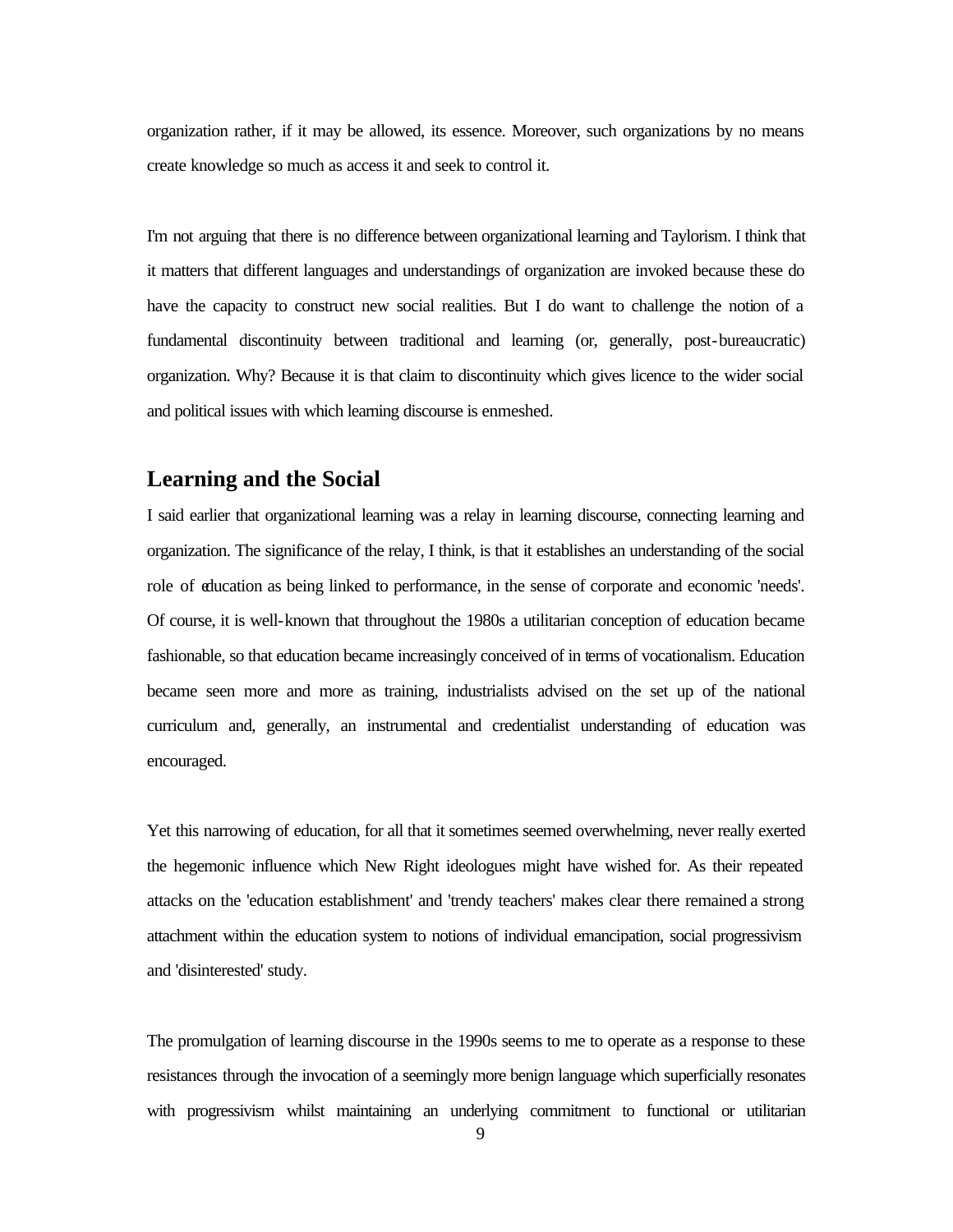conceptions of education. Who can be against learning? Educators of all sorts find it easy to commit to a term which was a part of their traditional lexicon. Learning, after all, seems to leave indeterminate the content of what is learned. Learning might encompass anything from reading Derrida to making petrol bombs.

However, learning discourse codes a much more restrictive set of practices than might be assumed. The political rationale for learning appears to be a recognition of belief that it is in the vanguard of post-industrialism. As advanced industrial economies become more 'knowledge-based' or 'knowledge-intensive', learning becomes a key to competition. As the pace of industrial and technological change becomes ever quicker, 'lifelong learning' becomes a means through which economies and organizations can re-tread workforces and labour pools to adapt to these changes. Learning, then, becomes a competitive weapon (in the face of all those East Asians learning about computers) through which countries with relatively high labour costs can continue to enjoys economic primacy.

In this way, there is plainly a common rationale between organizational conceptions of change and competition and those of the polity. In order to compete, the nature of both must change. Moreover, to the extent that capital is held to be globalised, nation states which fail to encourage learning amongst their citizens will not be favoured sites for inward investment. So a common *imaginaire* unites different kinds of agencies in the construction of learning discourse.

This commonality is especially evident in the UK since the advent of 'new' Labour to government in 1997. New Labour politicians articulate very much the same language of change and competitiveness found in contemporary managerialism. And the same stress is put upon learning, with one erstwhile education ministry being re-designated as Minster for Lifelong Learning. Thus what is in process is a kind of interchange in which government embraces 'business values' whilst "business claims to be no longer solely about profit, but also about social visions of empowered lifelong learners" (Gee et al., 1996: 22-23).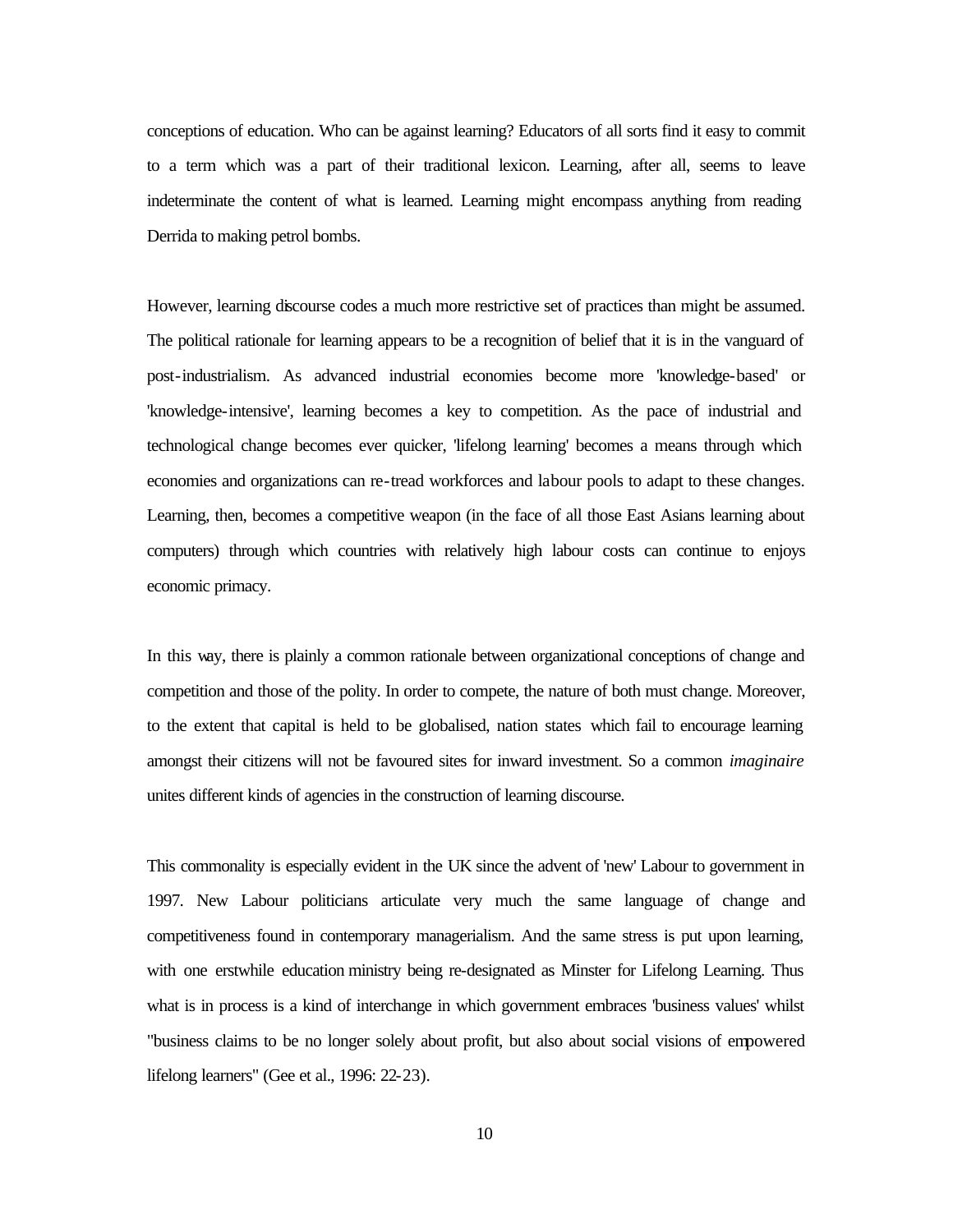But the political implications of learning discourse are more extensive than this *rapprochement* of nation-state governments and corporate organizations would imply. For the re-writing of desirable forms of organizational structure implicitly - and often explicitly - goes hand in hand with claims that the nature of the polity has fundamentally shifted. No-one suggested that the introduction of, say, matrix structures into organizations bespoke of such a shift and yet the emergence of 'postbureaucratic' organizational forms has been heralded as presaging, variously, the end of organized capitalism (Lash and Urry, 1987), the start of post-capitalist society (Drucker, 1993) or the rise of the network society (Castells, 1996). In this way, learning discourse become emblematic of a series of much wider actual or alleged shifts. Hence, as I said earlier, organizational learning cannot just be considered just in relation to management/fads but as a term, linked to other terms, that requires evaluation as such.

My argument there, I suppose, is that we should not under-value the significance of what appear, at first, to be 'merely' organizational or managerial changes. But the converse also applies: we should not over-value them. This may be illustrated by reference to Castell's influential work on the network society, mentioned above. For a central plank of his argument for the rise of network society is transformations in the nature of organizations and of work and employment (Castells, 1996: 151- 279). Within that, Castells not only explicitly invokes the literature on organizational learning (e.g. Castells, 1996: 159-160) but places this within what he takes to be a fundamental shift from Fordism to Toyotism (which is another version of the bureaucracy/ post-bureaucracy shift).

We know, of course, how often, in various guises, this shift has been identified. But Castells takes claims about it to be entirely unproblematic (that is, he takes it as an accomplished fact that this shift has occurred) even though there is plenty of work suggesting otherwise (e.g. Thompson, 1993). To take a recent example, Delbridge's (1998) comparative ethnography of a traditional and a japanized factory shows how the differences between them at the level of labour process practices is fairly superficial. Plainly this is related to the point I made earlier that organizational learning is not so different to the traditional concerns of scientific management.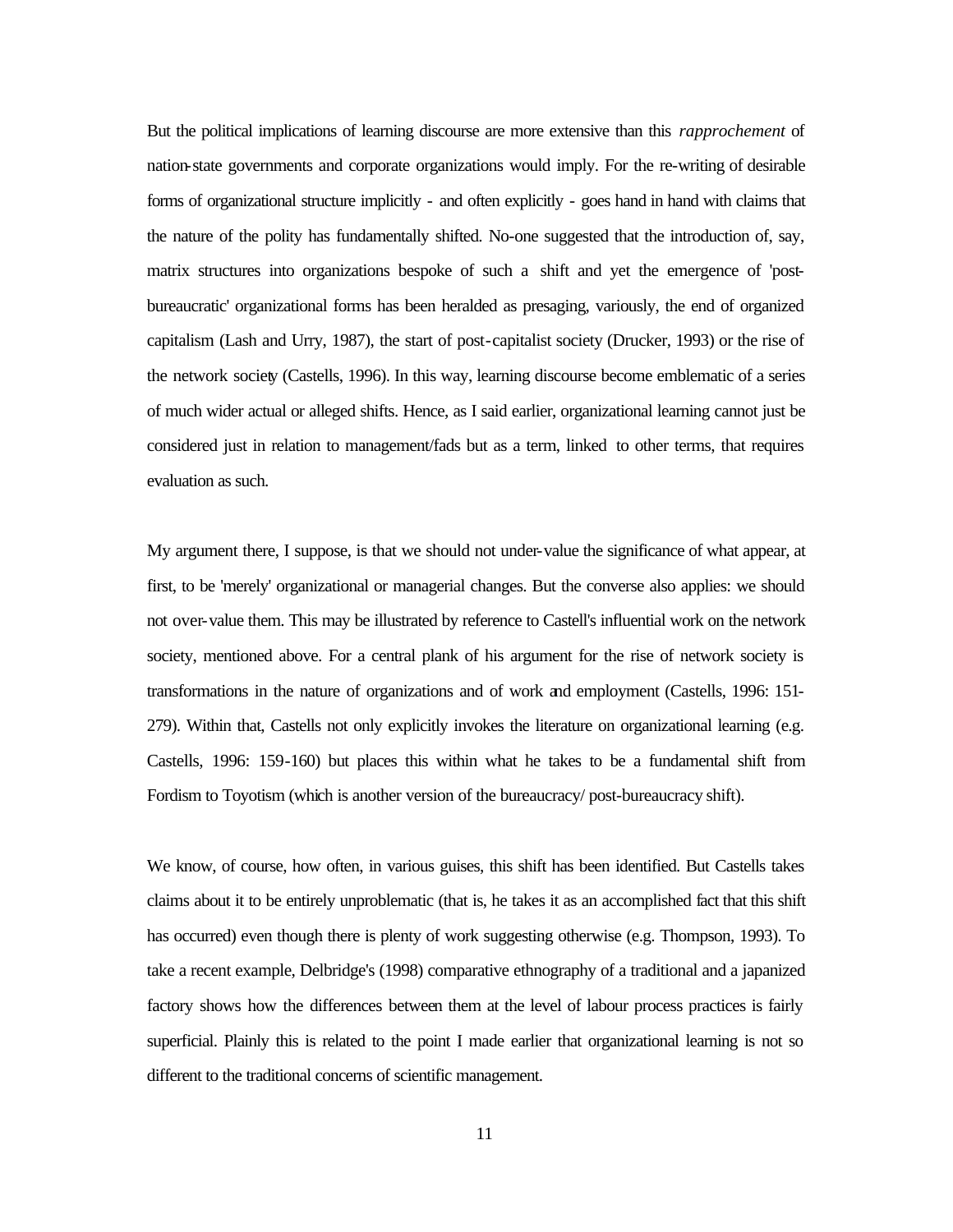However, I do not wish simply, or even primarily, to argue that 'nothing has changed'. I am trying to suggest a need to steer between, or away from, two kinds of realist position. One says that organizational/learning is just so much froth, rhetoric or management-speak and that really the fundamentals of control and exploitation remain intact. The other says that really what has occurred is a fundamental transformation of economy and society. I want to argue instead that it is through our collective constructions that we render one or other (or another) of these as realities. It is within this context, I think, that it makes sense to be 'against learning'.

It is difficult to engage in resistance to such a broad set of transformations as are indexed by the various post-isms. They are simply too great in scope for that to be possible. Yet if we see particular terms or issues as being a part of these wider events the possibilities of what Foucault calls 'local struggle' are opened up. The locality here is not a geographical concept but a discursive one. Instead of engaging in a politics of the blueprint - an all encompassing design for a different society - the politics of local struggle occurs around particular discursive nodal points. I am suggesting that 'learning' could be such a nodal point, and that contestations around learning may be a more promising political strategy than those concerned with contesting the ensemble of global capitalism within which learning discourse is one term. At the moment, the universal and uncritical acceptance of learning as denoting a desirable state or activity prevents this occurring.

The most obvious point of critique is the assumed connection between learning and empowerment. Yet there is no necessity in this connection. Learning is presented as an empty vessel into which anything may be poured, as suggested earlier. In fact, the notion of learning when detached from any particular content is paradoxical. In Plato's Socratic dialogues, the problem of what has come to be called the learning paradox was raised. Briefly stated, the paradox is that one can only learn what one does not know, but if one does not know it, how can one know what one is seeking to learn? Learning to learn, which has become an important motif in contemporary discussions of education, especially higher education, exhibits a somewhat similar paradox. If one is capable of learning, one does not need to learn how to learn but if one is not capable of learning, then how is one to learn how to learn?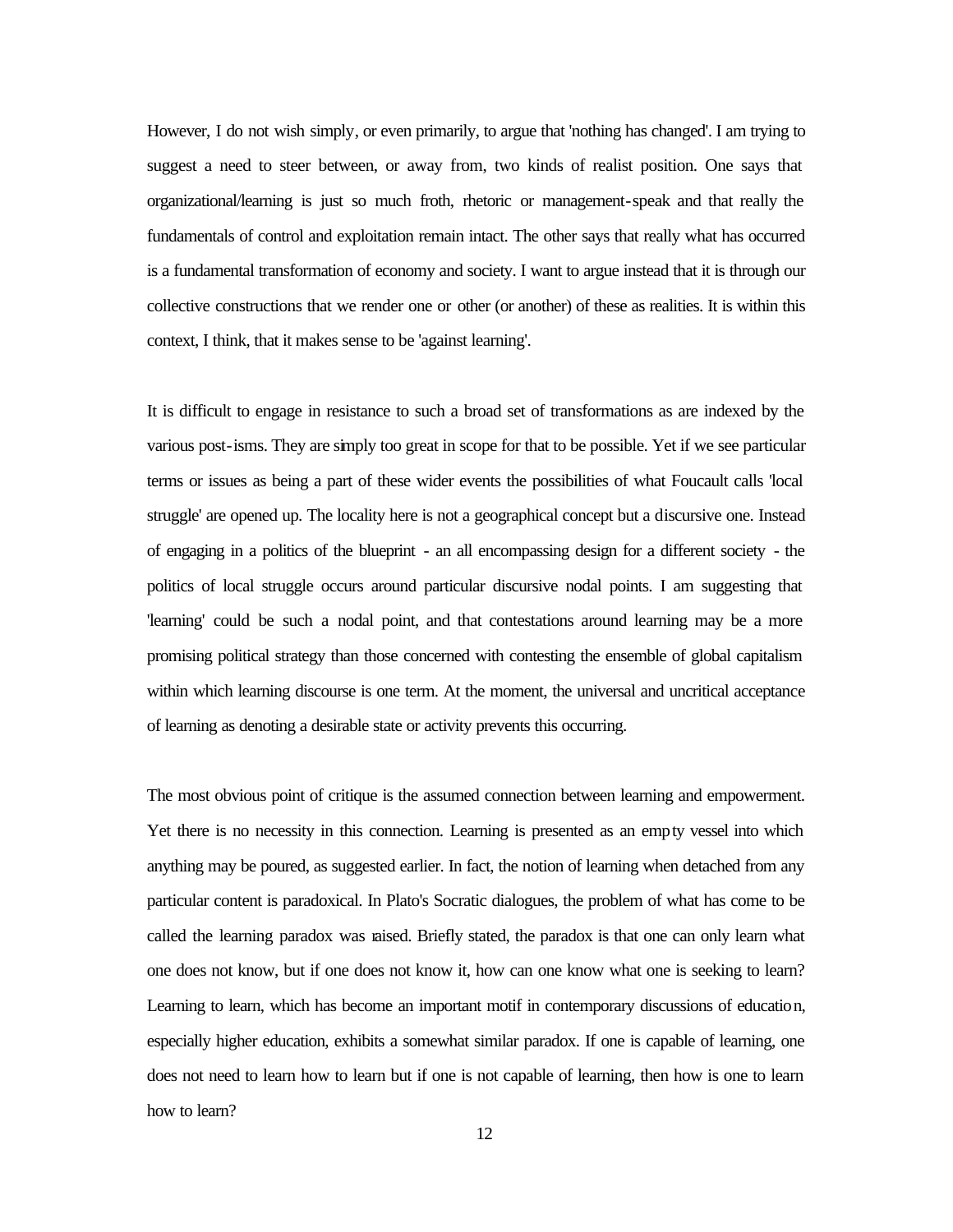But, of course, learning discourse does have an agenda for what is to be learnt even where it is shy of naming it. I have already indicated two aspects of this: learning in organizations conceptualised as the transfer of worker's tacit knowledge to the capital assets of the organization; learning as a tactic of competitive advantage. But learning often has another kind of agenda too which makes it ill-suited to emancipatory purpose. *Learning to Labour*, Willis's (1977) study of schoolboys bound for manual working, shows how the official and unofficial learning of the boys at school fits them in a myriad of ways for the rather limited kinds of work they will have to perform. In other words, the boys are organized in a certain way which significantly reduces the variety of life choices available to them. Similarly, it is a staple of educational theory that learning the 'hidden curriculum' is a way in which the social order is organized and dissent or heterodoxy (variety) is reduced.

Here then we come back to the supposed tension between organization and learning. For, even if the learning organization as an organizational form can be differentiated from traditional organization, learning nonetheless offers the possibility of a certain kind of organization of the subject. Learning then emerges as a form of disciplinary technology, not just in the sense of the workplace surveillance issue identified by Coopey (1995) but also, more generally, as a way in which individuals may construe themselves and their relation to their (learning organization) workplaces and their (learning) societies.

It is interesting in this context to note the way in which the positive value attached to learning has supplanted the notion of education. I'm certainly not implying that education is devoid of disciplinary operations. But in other ways education has become 'tainted' (from a certain perspective) as being concerned with the development of independent and critical thought, as a way of, in the classical meaning, 'moving away from'. I think that the new stress on learning is a way of re-enforcing the performative and utilitarian meanings of education whilst undercutting its radical possibilities. In particular, it seems to me significant that learning carries a much stronger sense of individualism than education. 'I learn' whereas 'I am educated'. Of course one reading would be that this re-instates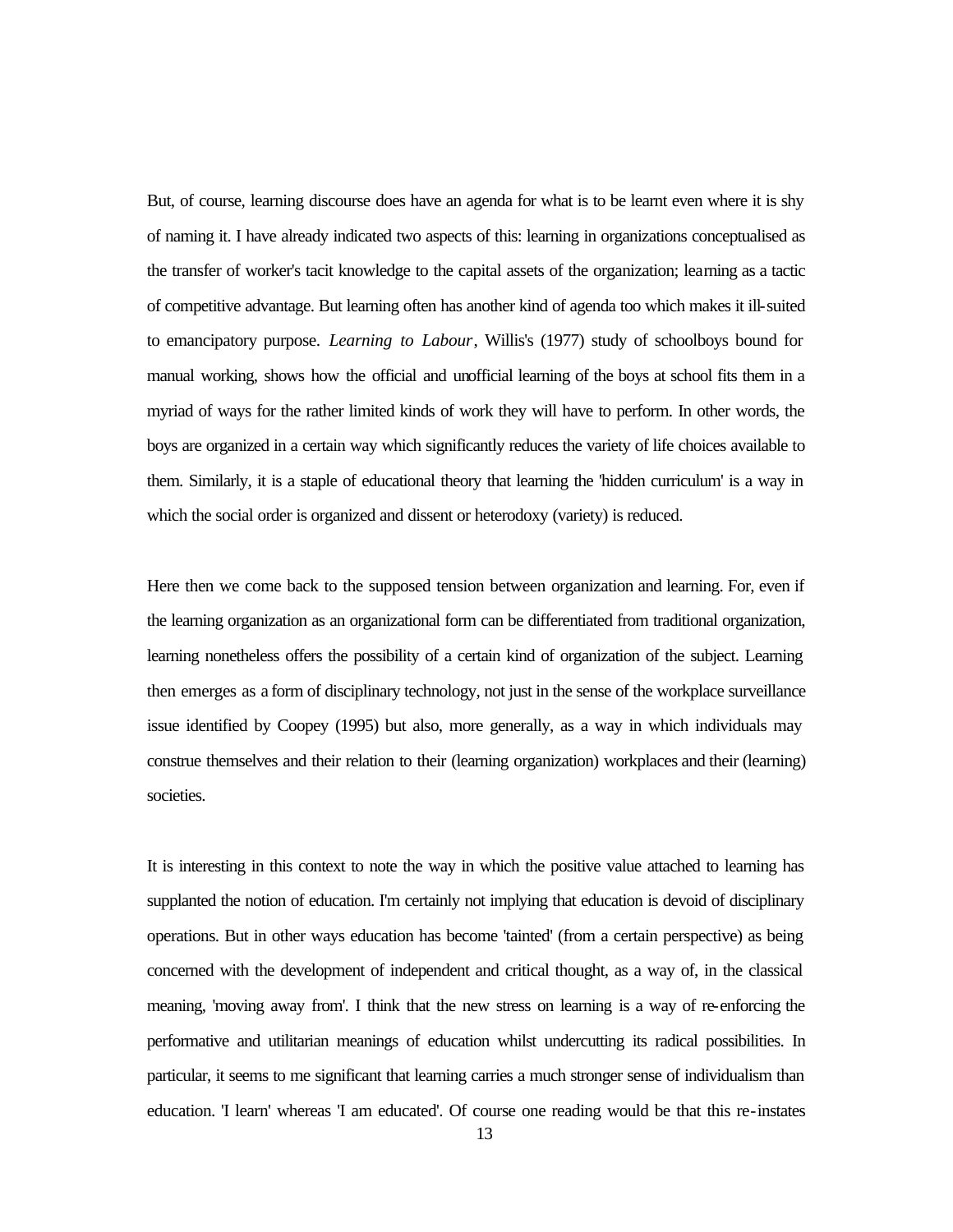individual control where education inscribes passivity. But another reading would be that passing responsibility onto the learner is a way of responsibilizing her, as well as cutting out the intermediary, the teacher and the content (knowledge). The analogue of this would be the way in which learning organizations, in some versions, place the responsibility for skills acquisition firmly in the court of the individual.

The individualizing accent of learning discourse is well-illustrated by consideration of one of its key terms: learning style. As Reynolds (1997) has cogently argued, learning style concepts and measures entirely ignore the cultural and historical circumstances within which learning occur. They therefore ignore issues such as class, ethnicity and gender and formulate the individual as fitting into one or another transcendental category. The point is not just that this is analytically inadequate but also that it promotes a form of identity which names the individual as a particular type (e.g. one of the four types in Kolb's learning style inventory) and ties learning to that identity.

To write the learner in the centre of learning discourse is also often linked into the deployment of new educational technologies. For me, the image of the learner in learning discourse connotes allied notions of 'learning resources' which are not books, of course, but multi-media. The individual sits at a computer terminal, isolated, and commences learning. She may do this via specific learning packages which contain a particular version of knowledge to be acquired. Or it may be a voyage of discovery through cyberspace, in which the learner embarks on a hyper-text narrative. The idea here is that, rather than absorbing the boring old linear narrative of the book, the learner can travel multiple paths through and across knowledge. There are real difficulties with such a notion, though, since the way that one uses book indexes, bibliographies and catalogues is typically non-linear anyway. And, of course, whilst WWW hypertext links may be very numerous, they reflect connections made and allowed by site designers so that the notion of the learner finding their own path is chimerical. Finally, it need hardly be said that the vacuity of much material on the web is mind boggling.

Of course I am running together a number of very different scenarios, but that is the point: when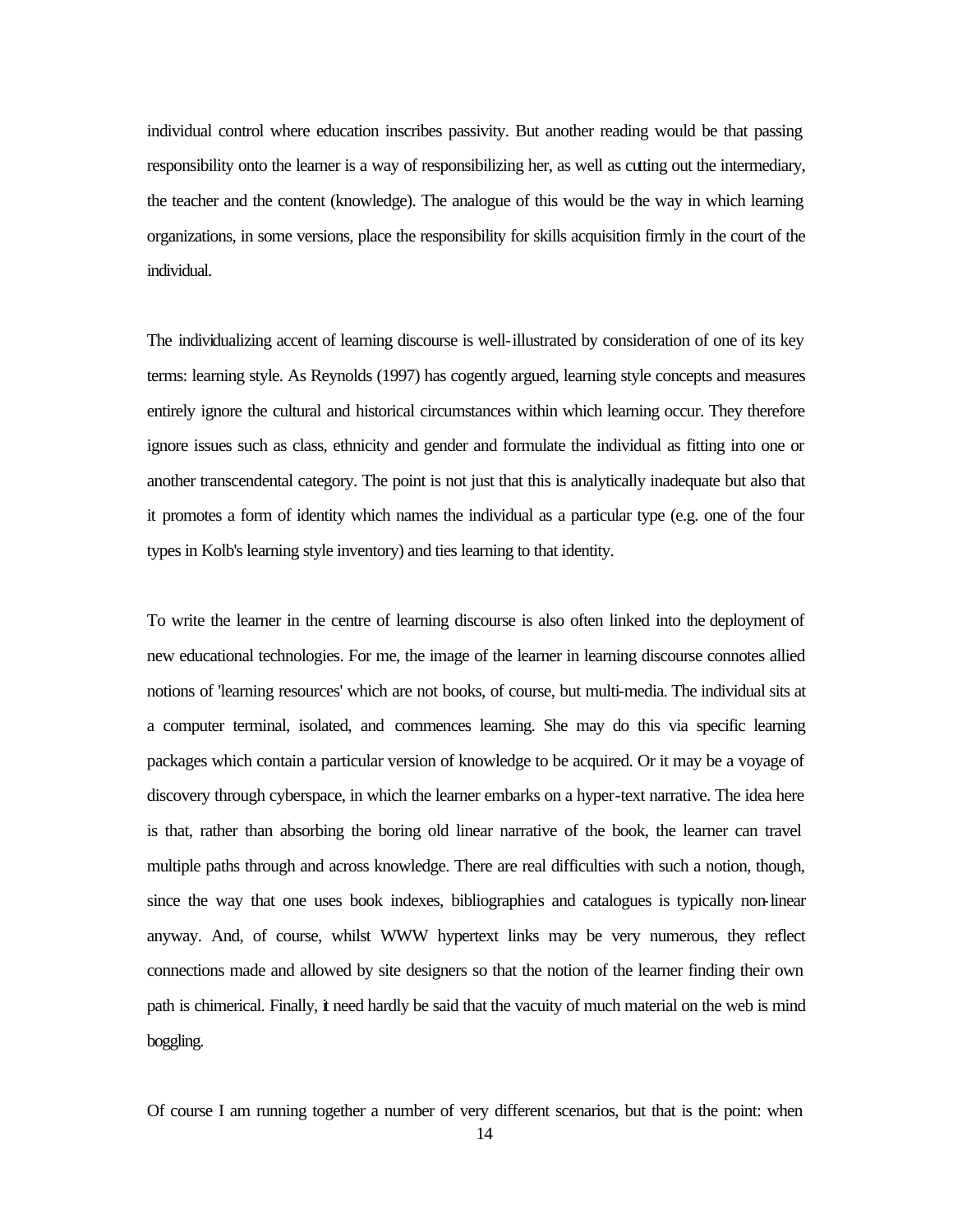learning is invoked in one context - say teams in organizations - it stands in relation to the whole network that is learning discourse. It is this which makes learning a cultural force. It expresses a kind of mood, or summons up a nebulous but seductive and futuristic vision, in which 'old' conflicts access to resources, the distribution of wealth, the operations of power - are rendered invisible. I think that however well-intentioned or innocent sounding it is, any invocation of learning entails an abdication of the capacity to think.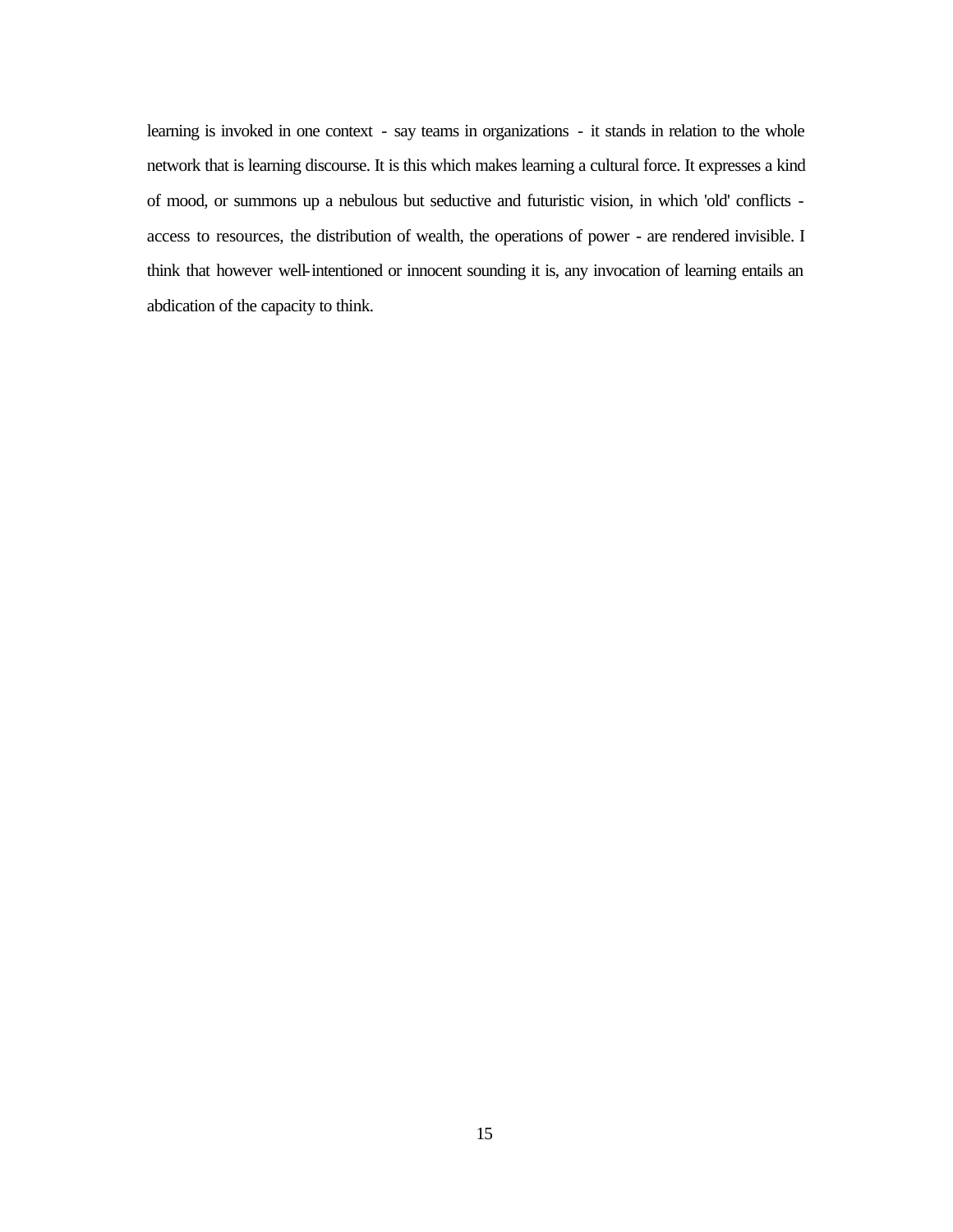#### **Notes**

<sup>1</sup>This notion is of course central to a number of traditions within social theory. Self-evidence may be read as indicative of ideological potency (in the neo-marxist tradition, for example) or of the solidity of the truth effects of discourse (in the post-structuralist tradition).

<sup>2</sup>I will use the term organizational learning to mean both organizational learning and the learning organization. I don't accept the distinction which Easterby-Smith (1997: 1103) draws between organizational learning as being concerned with academic analysis 'as an end in itself', and the learning organization as being concerned with practical implementation. It seems to me that most of the writing on organizational learning intends to inform practice. But in any case, both, to me, are part of a common discursive ensemble and both are mutually implicated in the construction of truth.

<sup>3</sup>But what are we to make of claims that this objection is anticipated and met by 'triple-loop learning (Swieringa & Wierdsman, 1992; Torbert, 1994)? Here there is said to be questioning of the underlying principles and rationale of the organization (Easterby-Smith, 1997: 1107-1108). I'm not persuaded. I doubt whether it would be acceptable even for the triple-loop learner to question, say, the principle of private ownership. But in any case, don't the levels of learning here really only rewrite very traditional forms of hierarchy in which lower level employees deal with routine procedural changes, middle managers deal with the overall design of procedures and changes to them, whilst senior managers strategize about the whole organization? If OL claims are to be taken seriously, and if triple -loop learning is the stuff of a real learning organization, then wouldn't it have to occur throughout the organization? Does this ever happen?

<sup>4</sup>It's worth saying that the discourse of organizational/learning replicates endlessly, and in the most simple of forms, the kinds of dualisms (traditional vs learning organization) and essentialisms (human needs) which are present in the work of high profile writers like Senge. The web is literally littered with examples. Take Johnson (1993) who invokes Senge and manages to combine both the dualism and the essentialism thus:

"Traditional hierarchical organizations are designed to provide for basic human needs: food, shelter and belonging. By contrast, learning organizations are designed to address higher-order needs: selfrespect and self-actualization" (Johnson, 1993: 2 of 3)

We should not see this as a vulgar form of organizational learning. Rather, the point of conceptualizing a learning discourse as against a 'literature' is that organizational learning is constituted through a network of related iterations.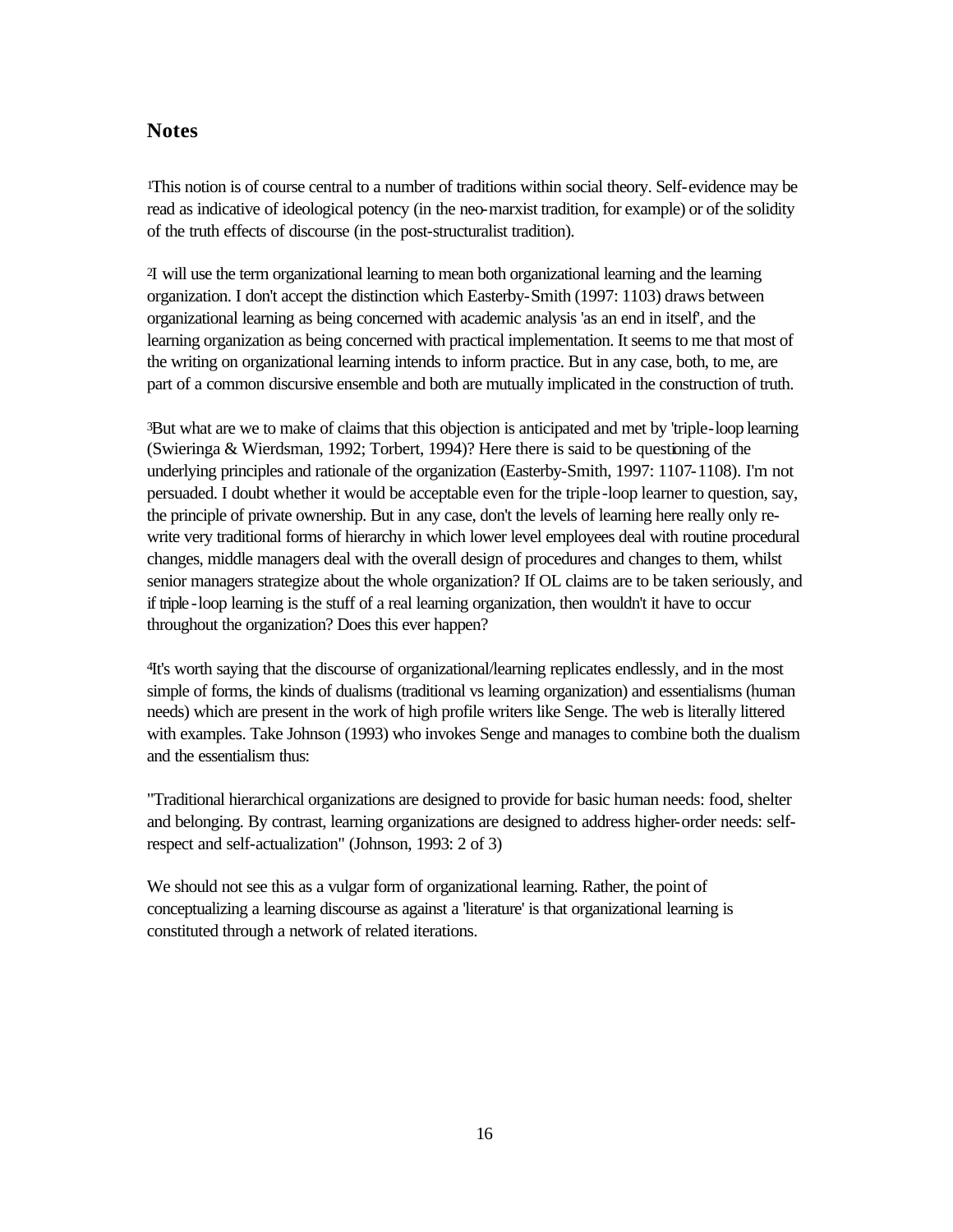#### **Bibliography**

Abrahamson E., 'Management Fashion', *Academy of Management Review* 21, ?: 254-285.

Althusser L., *Reading Capital*. London: New Left Books, 1970.

Argyris C., *On Organizational Learning*. Oxford: Blackwell, 1992.

Brown D., 'The "Essences" of the Fifth Discipline: Or Where does Senge Stand to View the World', *Systems Research* 13, 2, 1996: 91-107.

Castells M., *The Rise of Network Society. Economy, Society and Culture*. Oxford: Blackwell, 1996.

Coopey J., 'The Learning Organization, Power, Politics and Ideology', *Management Learning* 26, 2, 1995: 193-213.

Delbridge R., *Life on the Line in Contemporary Manufacturing*. Oxford: Oxford University Press, 1998.

Drucker P., *Post-Capitalist Society*. New York: Harper, 1993.

du Gay P., 'Making up Managers: bureaucracy, enterprise and the liberal art of separation', *British Journal of Sociology* 45, 4, 1994: 655-674

du Gay P., *In Praise of Bureaucracy*. London: Sage.

Easterby-Smith M., 'Disciplines of Organizational Learning: Contributions and Critiques', *Human Relations* 50, 9, 1997: 1085-1113.

Elmes M. and Kasouf C., 'Knowledge Workers and Organizational Learning. Narratives from Biotechnology', *Management Learning* 26, 4, 1995: 403-422.

Fielding M., 'Learning Organisation or Learning Community? Senge, Sergiovanni and the Possibility of Organisational Transformation: A Philosophical Critique', Paper presented at the *British Educational Research Association Conference*, York University, September 1997.

Foucault M., *The Order of Things*. London: Tavistock, 1970.

Friedman A., *Industry and Labour*, London: Macmillan, 1977.

Gee J.P., Hull G. & Lankshear C., *The New Work Order. Behind the Language of the New Capitalism.* St. Leonards, Aus: Allen & Unwin, 1996.

Heckscher C., "Defining the Post-Bureaucratic Type', in Heckscher C. and Donnelon A. (eds), *The Post-Bureaucratic Organization*. Thousand Oaks: Sage, 1994: 14-62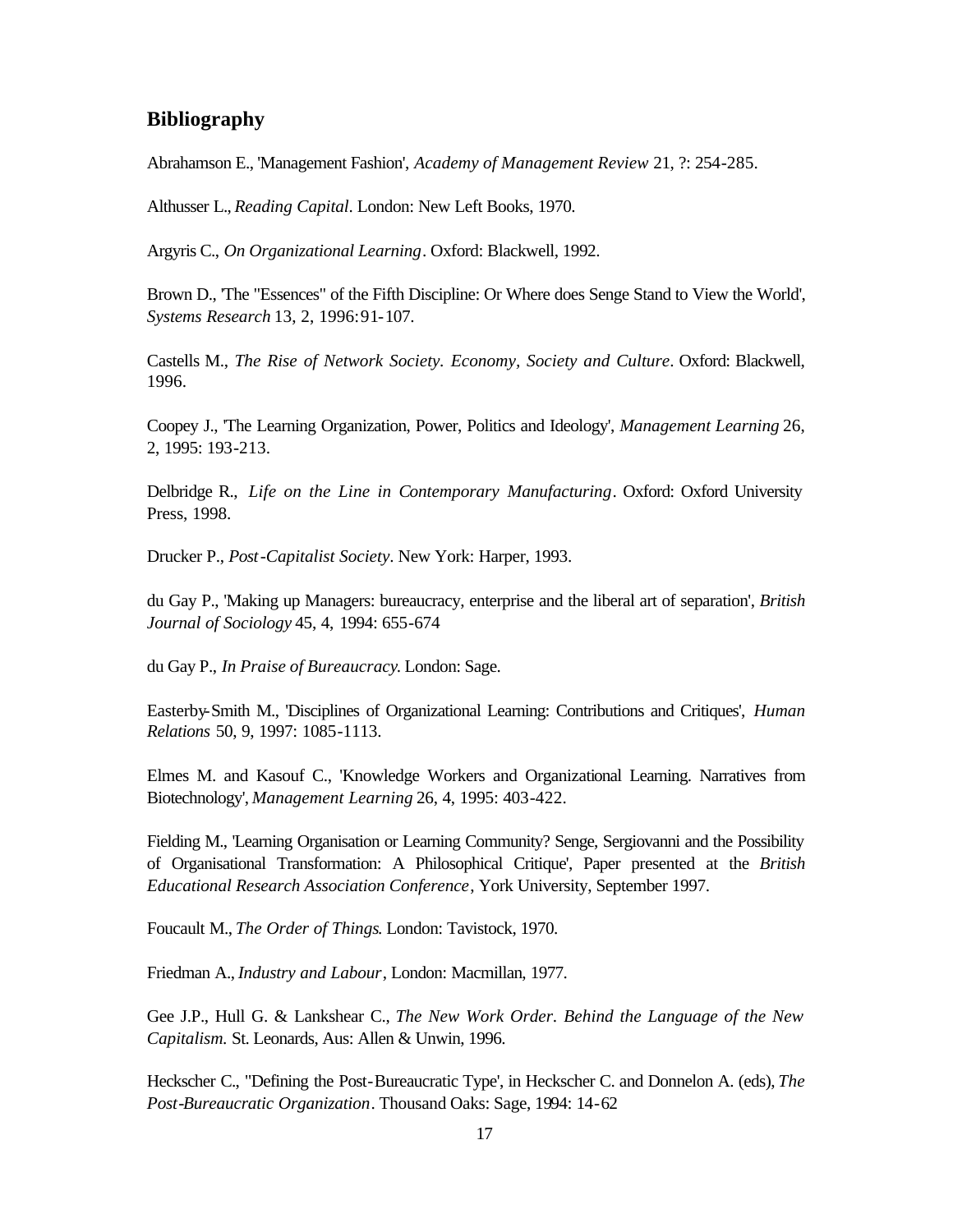Johnson K., 'The Learning Organization. What Is It? Why Become One?. At http://www.navran.com/Newsletter/93-10/10-93c.html Kieser A., 'Rhetoric and Myth in Management Fashion', *Organization* 4, 1, 1997: 49-74

Kofman F. and Senge P., 'Communitie s of Commitment: The Heart of Learning Organizations', *Organizational Dynamics* 22, 2, 1993: 5-23

Lash S. and Urry J., *The End of Organized Capitalism*. Cambridge: Polity, 1987.

Levitt B. and March J., 'Organizational Learning', *Annual review of Sociology* 14, 1988: 319-40

Nonaka I. & Takeuchi H., *The Knowledge-Creating Company: How Japanese Companies Created the Dynamics of Innovation*. New York: Oxford University Press, 1994

Nonaka I., 'The Knowledge-Creating Company', *Harvard Business Review*, Nov-Dec, 1991: 96- 104.

Ritzer G., *The McDonaldization of Society*. Thousand Oaks: Sage, 1993

Reynolds M., 'Learning Styles: A Critique', *Management Learning* 28, 2, 1997: 115-133

Roberts J., (1984) 'The Moral Character of Management Practice', *Journal of Management Studies*, 21, 4: 287-302

Schon D., 'Organizational Learning', in Morgan G. (ed.), *Beyond Method*, pp 114-128, Thousand Oaks: Sage, 1983

Senge P., *The Fifth Discipline. The Art and Practice of the Learning Organization*. New York: Doubleday, 1990.

Sewell G. & Wilkinson B., (1992) 'Someone to Watch Over Me: Surveillance, Discipline and the JIT Labour Process', *Sociology* 26, 2: 271-289.

Simon H., 'Bounded Rationality and Organizational Learning', *Organization Science* 20, 1, 1991: 125-134

Swieringa J. and Wierdsman A., *Becoming a Learning Organization*. Addison-Wesley, 1992

Thompson P., 'Postmodernism: Fatal Distraction' in Hassard J. & Parker M. (eds) *Postmodernism and Organizations*. London: Sage, pp 183-203.

Torbert W., 'Managerial Learning, Organizational Learning: A Potentially powerful Redundancy', *Management Learning* 25, 1, 1994: 57-70.

Weick K. and Westley F., 'Organizational Learning: Affirming an Oxymoron', in Clegg S., Hardy C.